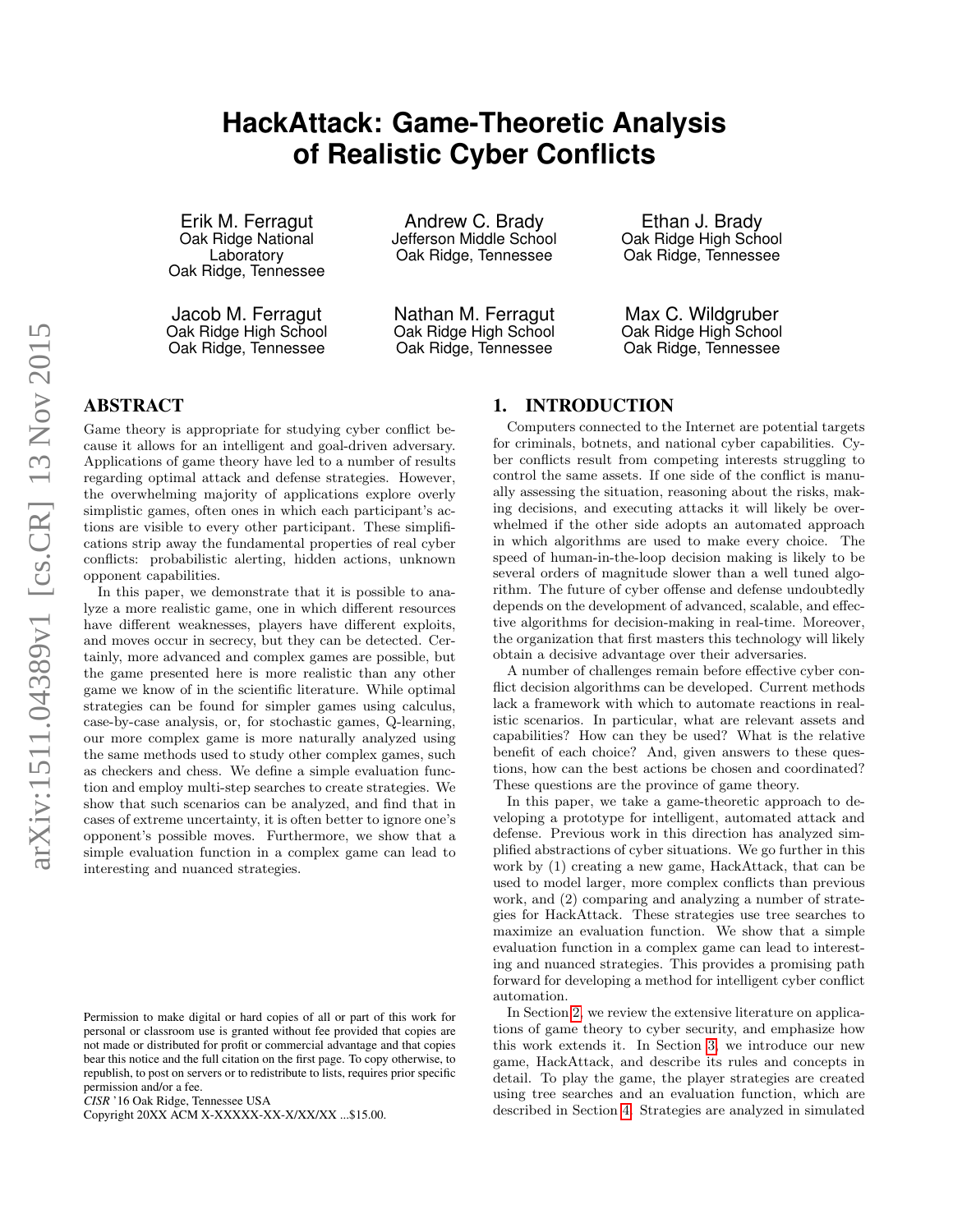games, as described in Section [5.](#page-4-0) In Section [6](#page-5-0) we summarize the lessons learned and implications for future work in regards to searching trees to select moves in cyber conflicts. We summarize our conclusions in Section [7.](#page-6-0)

## <span id="page-1-0"></span>2. BACKGROUND

An extensive literature now exists that analyzes cyber security using game theory. However, there has been very little work analyzing realistic games. Games can be categorized by various independent dimensions: static or dynamic, complete or incomplete, perfect or imperfect. Static games are games in which the order of the moves do not matter; these are generally viewed as games where the players move simultaneously. Non-static, or dynamic, games are more realistic for modeling cyber conflict. In a game of complete information, each player knows the payoff function of each of the other players, whereas this is not the case for games of incomplete information. Finally, in games of perfect information, each player observes (without error) all actions taken and their outcomes. A notable feature of cyber conflict is that each agent attempts to remain undetected; games where actions or outcomes may be unobserved or observed with error or uncertainty are called games of imperfect information. In this paper, we develop a dynamic game of complete but imperfect information. For useful surveys that describe the literature along this taxonomy, see [\[8\]](#page-6-1) and [\[15\]](#page-6-2).

A number of researchers have studied (or primarily focused on) static games, such as [\[2,](#page-6-3) [4,](#page-6-4) [5,](#page-6-5) [9\]](#page-6-6). These games have the significant advantage that they can be analyzed (e.g., Nash equilibria can be computed) using existing methods. In some cases (e.g., [\[12\]](#page-6-7)) the repeated game is studied, which adds some realism, but fails to capture the essence of cyber attacks where a sequence of small gains may lead to a dominant position.

Among dynamic games, it is common to assume perfect information where each player can observe the actions of the others. For example, in [\[10,](#page-6-8) [12,](#page-6-7) [14,](#page-6-9) [16,](#page-6-10) [19\]](#page-6-11), attacks are always detected. This renders the results inapplicable to real cyber conflicts, since cyber attacks are often undetected.

Almost all work involving dynamic games with imperfect information focuses on so-called stochastic games. In these games (e.g.,  $[1, 11, 13, 17, 22]$  $[1, 11, 13, 17, 22]$  $[1, 11, 13, 17, 22]$  $[1, 11, 13, 17, 22]$  $[1, 11, 13, 17, 22]$ ), there is a finite state space, and transition probabilities are determined by the simultaneous move choices made by the players. Special methods have been developed to find optimal strategies for these games, such as the Q-Learning method [\[6\]](#page-6-16) and methods from competitive Markov Decision Processes [\[3\]](#page-6-17). However, these methods scale poorly with problem size, so we adopt different methods in this work.

The survey [\[15\]](#page-6-2) describes the lack of realism in cyber games as a key issue in previous research.

Some of the limitations of the present research are: (a) Current stochastic game models only consider perfect information and assume that the defender is always able to detect attacks; (b) Current stochastic game models assume that the state transition probabilities are fixed before the game starts . . . ; (c) Current game models assume that the players' actions are synchronous, which is not always realistic; (d) Most models are not scalable with the size and complexity of the system under consideration.

In this work, we address the first three of these concerns.

One issue all previous games have is that payoff functions must be assigned to certain outcomes. These numbers typically must be chosen to represent some intuitive notion of the benefit of each outcome, but the payoffs, being very difficult to validate, must generally be accepted as notional. In our game, we instead define a win condition. Namely, the attacker who owns the most assets at the end of a given number of time steps is the winner. This view of the payoff directly correlates with the real-world goals of attackers and is therefore more defensible.

Another key distinction is that all previous work we are aware of analyzes an attacker-defender situation. We analyze a two-attacker situation where two adversaries are attempting to control a common pool of resources. This allows for a symmetry in the strategies and avoids having to construct two different kinds of strategies (i.e., attackers and defenders). Consequently, the analysis and comparison of strategies is simplified. Also, adding defenders at a future time will be possible by augmenting the game with ownership and defensive moves (e.g., clean-booting).

Furthermore, the complexity of our game makes it very difficult to use the strategy optimization methods popular in the literature. Instead, we adopt the strategy analysis methods used in games such as chess. These include using an evaluation function and performing k-ply searches, as described in [\[7,](#page-6-18) [20\]](#page-7-1).

## <span id="page-1-1"></span>3. HACKATTACK

We developed the game, HackAttack, specifically for this research to simplify cyber conflict into an analyzable game while avoiding oversimplification. In HackAttack, players battle over a pool of resources, similar to how two actors might attempt to grow their botnets. The winner is the player who has the most computers after a set time frame. The game is turn based in a fixed player order, and players take one action each turn for each resource they control. The resources are a collection of "neutral" computers accessible from the Internet.

The rules of this game apply to any number of players, and the game has been played with up to five players to test the game mechanics. However, for the purposes of this analysis, only two players were used.

Computers and Accounts. The game is played with 5p computers where  $p$  is the number of players. For example, in a two-player game, there are 10 available computers. Each player has a starting computer on which they have one account. Accounts represent the presence a player has on a computer. Each player begins with one account on their starting computer More accounts make it easier to remove the other player off a computer and to resist being removed off a computer. We say that a player controls a computer if they have at least one account on it. The most accounts any player can have on any machine is four. Multiple players can have a presence on a computer, with each of them having up to four accounts on it at the same time.

Exploits. Exploits are named by the operating system (OS) they target and their power level. At the start of the game, computers are randomly, but equiprobably designated a certain OS, indicated by four types, 0 through 3. (These can be thought to stand for Linux, Mac, Solaris, and Windows, for example, but the specific labels have no bearing on the game.)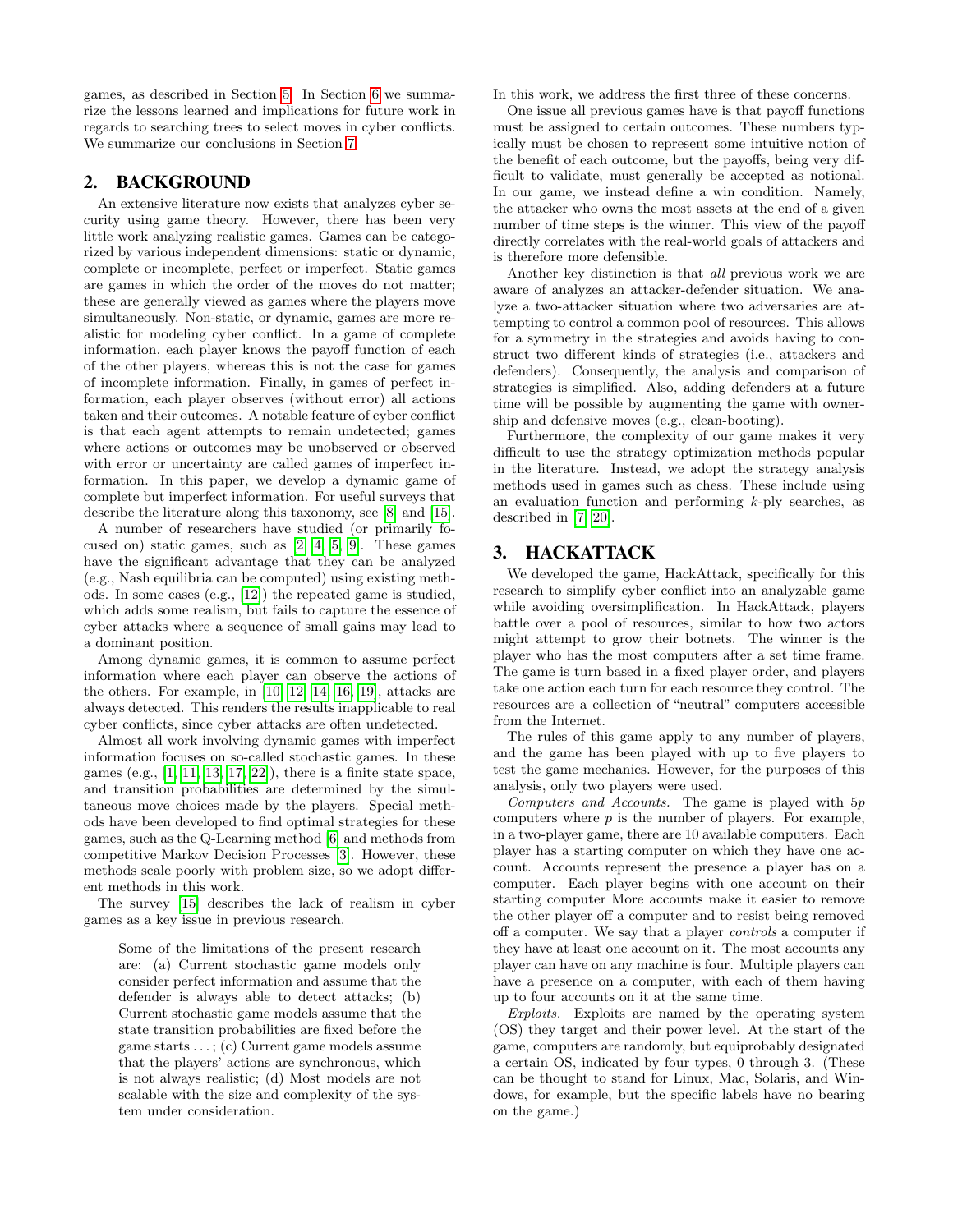The power levels for an exploit range from 0 to 14. The chance of getting an exploit with power level *n* is  $2^{-(n+1)}$ . Therefore an exploit with power 0 has a 50% chance of being found, an exploit with power 1 a 25% chance, all the way to exploits with power 14, which has about a 0.003% chance of being found<sup>[1](#page-2-1)</sup>. Each player starts out with four exploits, and there is a 1/6 chance of gaining a random exploit each round.

Vulnerabilities and Patches. Computers at the start of the game are patched against three exploits, unknown to the players, representing the antivirus software the host user already has. These patches are chosen with the same probability as the exploits for players; weaker ones are more common.

Actions. On their turn, each player gets to assign one action to each computer they control. Actions are types of attacking, defending, and scouting. These moves are summarized in Table [1.](#page-3-0)

Attacking, in the game called hacking, is using an exploit to gain one account on a computer. An exploit for a specific OS only works for that one OS. Exploits are the only form of attack, and using different exploits is the only way to change how you attack. If the hacking succeeds, the one carrying out the hack gains an account on the target machine. A successful hack puts one account on the computer targeted, up to the maximum number of accounts. If the hacking fails, the attacker learns no additional information about the target.

Defense is accomplished by patching to decrease the likelihood of an opponent successfully attacking your computer, cleaning to remove your opponent from a computer, or backdooring to making it harder for you to be removed off a computer. Backdooring puts one more account on a computer that you own. Cleaning removes enemy accounts off a computer equal to the accounts you have on that computer. Removing a player from a computer is important because only computers with at least one player account on it will count toward a player's final computer total. After cleaning, you know how many enemy accounts were removed. The different outcomes of this have varying meanings, and certain results make it unclear if the opponent is still on the computer. Cleaning is especially useful after you detect an opponent using that machine. Patching makes a computer you own permanently safe against an exploit you choose. Since you only know about the exploits you own and use to hack, you can only patch exploits you own. One downside of patching is that if you patch an exploit and are later removed from the computer, then you cannot use the exploit you patched to get back on that computer.

The scouting functions, scanning and reconning, reveal information about a computer. Scanning tells you who else, if anyone, is on the targeted computer you own and the amount of accounts they have on it. It may be used before cleaning to know if your clean will entirely remove your opponent. Unlike cleaning, scanning tells you definitively if someone else is on a computer and if they will remain after a clean. Reconning one computer from a controlled computer tells you the OS of the targeted computer and what exploits you have, if any, that can hack it, but it does not indicate whether it is already occupied. This action is used to set up a hack on the following turn because it can almost guarantee the hack's success. If you are cleaned off that computer and want to get back on, you would not need to recon again because you would remember the computer's OS.

Detection. It is important to note that each player only observes another player's action if it is "detected". Otherwise, they are aware only of their own actions and the results of those actions. Every action, therefore, has a detection probability based on how much it interacts with the computer. Patching has a 25% detection rate, hacking 20%, backdooring 15%, reconning 5%, scanning 30%, and cleaning 100%. One important thing to note is that you can be detected by a player on the targeted machine, and, in the case of hacking and reconning, on the acting computer.

Win Condition. After 20 rounds, the player controlling the greatest number of computers is the winner, or a tie is declared if each player controls the same number of machines. A game is stopped early if one player is cleaned off of every computer. Having at least one account on a computer makes it contribute to your total number of machines controlled at the end of the twenty rounds, and both players can have the same computer count toward their totals.

## <span id="page-2-0"></span>4. STRATEGIES

A strategy for a game is a function that takes as input a player's situation and returns that player's move(s). There are many ways to develop strategies. A common approach in the cyber security game theory literature is to explicitly write down the objective function and then directly derive optimal solutions. This approach works well only in the simplest games, such as static matrix games. For more complex games, such as stochastic Markov games, alternative methods (e.g., Q-Learning) can be used [\[1\]](#page-6-12). However, the most complex games must adopt methods similar to those used to develop strategies for checkers and chess. These approaches involve the development and use of evaluation functions to score the desirability of any possible state of the game. The evaluation function is a formalization of expert intuition on what constitutes a good position. For example, in the game of chess, it may include points for material, controlling the center of the board, having freedom to move, and so on. The evaluation function is then used in a multiple look-ahead tree search to select the best move to play.

As a simple example, a possible tic-tac-toe evaluation function is described in Figure [1.](#page-3-1) Such an evaluation function can then be used to consider what-if scenarios and select a move. For example, Figure [1](#page-3-1) shows a board and two possible moves that have been scored according to this evaluation function. This approach suggests that the second move is preferable to the first.

In practice, however, it can be very difficult to engineer an evaluation function that fully captures the intricacies of the game. The value of a game state depends on the possible responses by the opponents. For example, points could be added if a good move could be possible on the next turn and subtracted if the opponent can make a good move. The combinatorial possibilities make such an evaluation function difficult to define and harder to tune. Rather than attempt to construct a highly complex evaluation function, an alternative method is to "look several moves ahead" by searching a tree of subsequent possible.

As shown in Figure [2,](#page-3-2) a tree is constructed top-down starting with the current board configuration as the root. For

<span id="page-2-1"></span><sup>1</sup>Technically, the probabilities are then normalized to sum to 1 by dividing by  $(100 - 0.003)\%$ .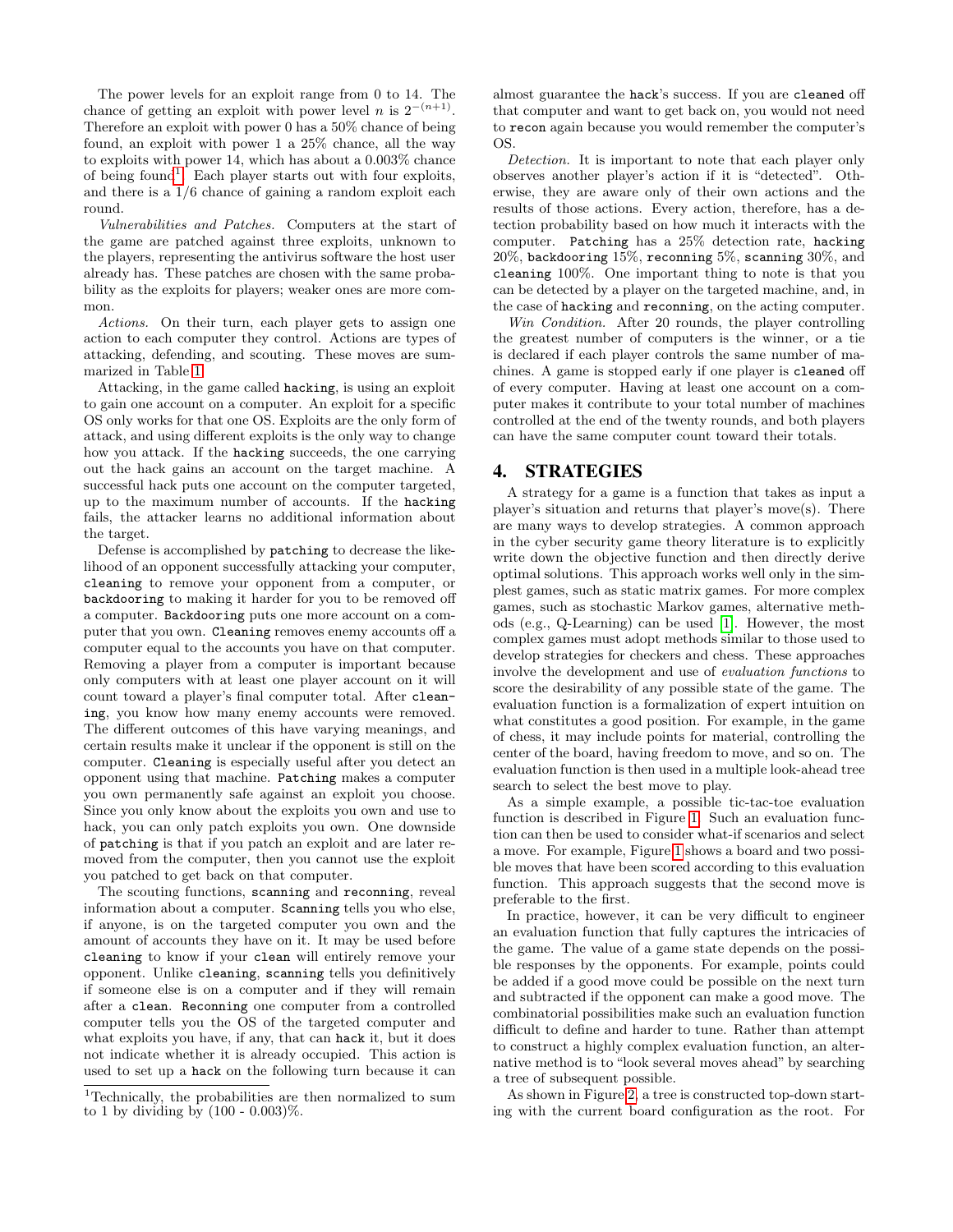| Attack      |                                                                    |           |        |  |  |  |
|-------------|--------------------------------------------------------------------|-----------|--------|--|--|--|
| Hacking     | Use an exploit from one computer to gain an account on another     |           | Remote |  |  |  |
| Defense     |                                                                    |           |        |  |  |  |
| Backdooring | Add more ways to control a computer                                | 15% P.D.  | Local  |  |  |  |
| Cleaning    | Remove other player's accounts from a computer                     | 100% P.D. | Local  |  |  |  |
| Patching    | Block all future uses of an exploit on a computer                  | 25% P.D.  | Local  |  |  |  |
| Scouting    |                                                                    |           |        |  |  |  |
| Reconning   | Identify a computer's OS and vulnerabilities                       | 5\% P.D.  | Remote |  |  |  |
| Scanning    | Use an account on a computer to find the presence of other players | 30% P.D.  | Local  |  |  |  |

<span id="page-3-0"></span>Table 1: Summary of available moves in HackAttack. PD = Probability of Detection. Hacking and recon affect a targeted computer from a controlled computer. The other actions affect the controlled computer itself.



<span id="page-3-1"></span>Figure 1: An evaluation function for scoring the tictac-toe board for player X could be defined by granting 4 points for each open two-in-a-row that  $\bar{X}$  has, subtracting 1 for each one O has, subtracting 1 point if O occupies the center, and adding 3 points for each corner occupied by X. According to this evaluation function, X would prefer Move 2 to Move 1 since it has a higher score.



<span id="page-3-2"></span>Figure 2: A 2-ply tree search explores all moves, starting from an input state, to create the middle layer of the tree. From each of those states, all possible opponent moves are considered. The leaf nodes are then scored by the evaluation function. The middle layers are assigned a score, not from the evaluation function applied to their states, but as the minimum of their children's scores. The root node is given the maximum of its children's scores. In this case the best move would be Move 1, since it was the source of the high score.

each possible move, a child node is created. This makes up the 1-ply tree. Then, at each leaf, each opponent move is added as a child, making up the 2-ply tree. This process continues to the desired depth. At the bottom, each board configuration is scored according to the evaluation function. These scores are then rolled up as follows. If the last move represents the player's move then, under the assumption that the player will try to improve the board, the maximum of the childs' scores are assigned to the parent. On the other hand, if the last move represents the opponent's move then the minimum is used. This process is repeated up the tree, alternating between min and max. The score given to the root is the largest value among its children (which may occur multiple times). One of these highest-scoring moves is then selected. This is the  $k$ -ply strategy for the given evaluation function. Evaluation functions and  $k$ -ply search trees have been used to analyze a wide variety of games [\[7\]](#page-6-18).

The basic k-ply strategy assumes that all possible moves are known and deterministic. It also assumes that each player gets one move. In HackAttack, results are probabilistic and the number of moves a player gets next turn depends on the outcome of their move this turn. Furthermore, each player has only limited knowledge of the other players' knowledge, accounts, and exploits. This lack of knowledge makes it very difficult to consider the opponent's best move; that would require the computationally intractable problem of branching over all possible assets the opponent may have and averaging the results according to the probabilities. Consequently, we adopted some simplifying assumptions and explored two different kinds of k-ply search: Random-Response and No-Response.

In a Random-Response  $k$ -ply search, the opponent's move is modeled as being randomly chosen from all possible moves. The probability of each move is weighed by the probability that the opponent would have the resources to carry out the move, according to the player's knowledge. To this end, each player's knowledge of the other player had to be tracked, which is described below.

In a No-Response  $k$ -ply search, the opponent moves are not considered. Each level of the tree contains the next possible moves for the player. This approach has the disadvantage of not being able to account for enemy choices. However, in HackAttack, often very little is known about the enemy and their resources, which makes it difficult to respond meaningfully. In this tree search, each node is assigned the maximum score of its children nodes. The main advantage of the No-Response k-ply search is that it is possible to develop more elaborate (i.e., multi-step) plans. The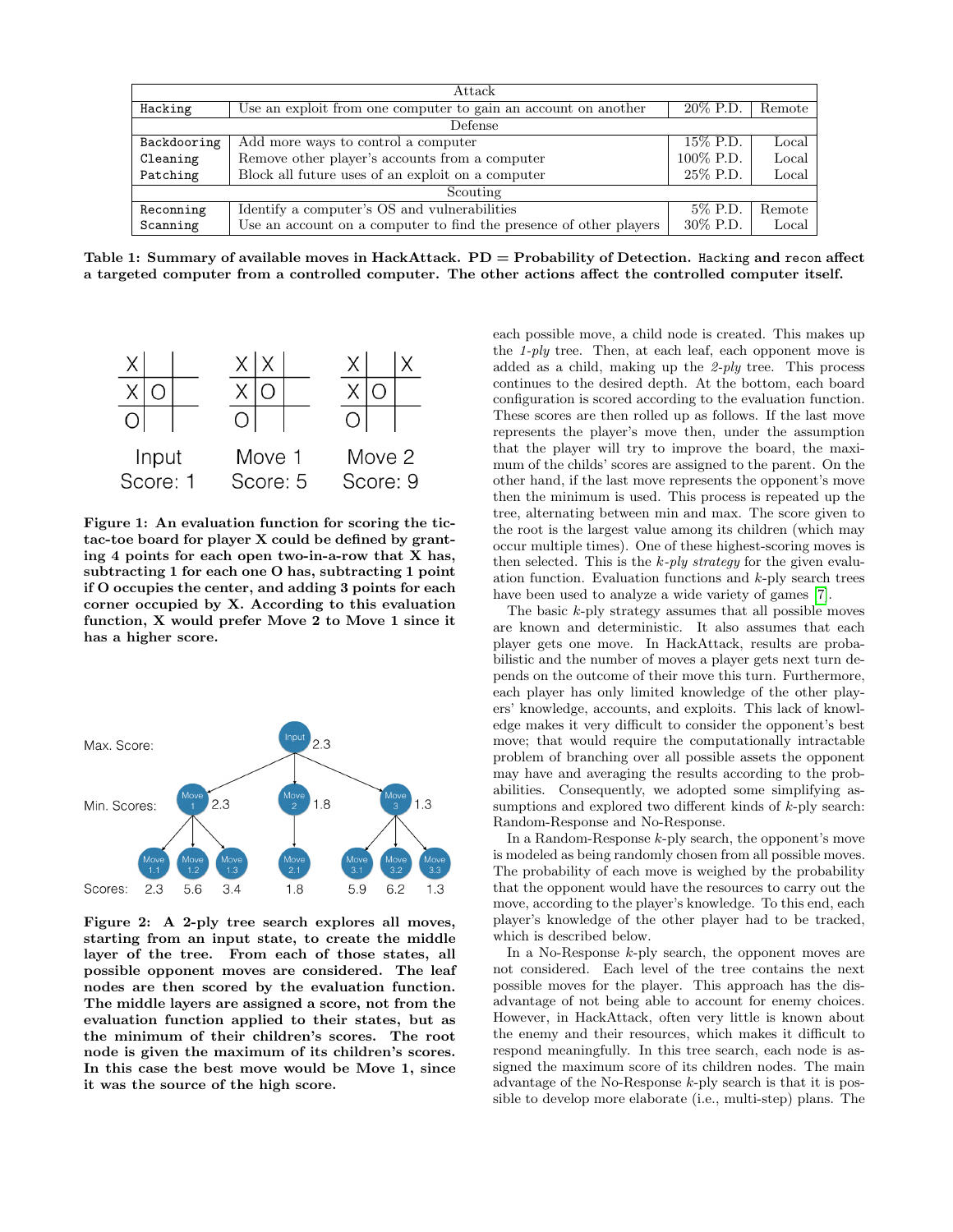name No-Response indicates that it plans ahead as if no response will be brought against its actions, but the strategy itself can still respond to its opponent. For example, if a successful hack is detected, it could decide to clean that computer in response.

In HackAttack, a player is allowed one move for each computer on which they have at least one account. This means that a player with, say, 5 accounts, would have an enormous number of possible moves. This combinatorial explosion slows the tree search and makes it impractical for analysis. To avoid this issue, we consider a single computer at a time. A tree is created for the moves from that computer, and the best move is chosen. The result of that move is then used as the starting point of a tree search for the next computer. This approach is less thorough and may miss some possibilities for coordinating actions, but it turns a multiplicative work factor into an additive one.

The information at each node in the search tree is a knowledge structure. It contains four tables of probabilities indicating the player's degree of belief in various claims. The probabilities are updated using Bayes's Theorem when the player observes something (e.g., the result of their action or the detection of an opponent's action). The first table gives the probability of each host having a particular OS. The second table tracks the probability of each machine being patched against each exploit. The third table provides the probability of player  $p$  having  $r$  accounts on computer c. The last table contains the probability that player  $p$  has each possible exploit.

The use of a  $k$ -ply tree search requires the specification of an evaluation function. For the purposes of this research, we used a "net-computers" evaluation function, which is the number of computers the player has accounts on minus the expected (in the probabilistic sense) number of computers the opponent has. (The expected number is used because the exact number is not known to the players.)

## <span id="page-4-0"></span>5. RESULTS

Each of four strategies were tested against each of the others with each strategy going first or second in ten games for each configuration. The four strategies are (1) Random, which picks a legal move uniformly at random, (2) One-Step, is a 1-ply search that looks at only the first move, (3) Random-Response, which looks two moves ahead and models the opponent's move as Random, and (4) No-Response, which considers making two of its own moves and ignores the opponent's response. All four methods use the netcomputers evaluation function. Table [2](#page-4-1) summarizes these pairwise results.

The results show that Random is the worst strategy and that No-Response is the best against the strategies tested. One-Step and Random-Response performed comparably and evenly split wins when pitted against each other. They both lost approximately the same number of games to No-Response. However, the Random-Response strategy won more often against Random than One-Step did. In summary, the strategy rankings are, from best to worst:

- 1. No-Response,
- 2. Random-Response,
- 3. One-Step, and

| Strategy for P1 | Strategy for P2 | Wins           |                | Ties |
|-----------------|-----------------|----------------|----------------|------|
|                 |                 |                | Р2             |      |
| Random          | One-Step        | 3              | 6              | 1    |
| One-Step        | Random          | 5              | $\overline{2}$ | 3    |
| Random          | Rand-Response   | ∩              | 9              |      |
| Rand-Response   | Random          | 8              | $\Omega$       | 2    |
| Random          | No-Response     | $\mathfrak{D}$ | 8              |      |
| No-Response     | <b>Random</b>   | 10             | $\Omega$       |      |
| One-Step        | Rand-Response   | 4              | 6              |      |
| Rand-Response   | One-Step        | 5              | 5              |      |
| One-Step        | No-Response     | $\overline{2}$ |                |      |
| No-Response     | One-Step        | 7              | 3              |      |
| Rand-Response   | No-Response     | 3              |                |      |
| No-Response     | Rand-Response   | 9              |                |      |

<span id="page-4-1"></span>Table 2: Results from comparing each pair of strategies in ten games each. The winning strategy is shown in bold text.

#### 4. Random.

There appears to be no real benefit to any strategy to going first. We next extract general trends and observations from the games of each non-random strategy.

#### 5.1 One-Step Strategy

One-Step mostly chose hacking moves. When it did not, it chose cleaning. It cleans if it has detected a successful attack. It may clean on the first round if it only has lowpower attacks (e.g., level 0 or 1). Third, it may choose to clean if many rounds have passed. This behavior follows from direct application of the evaluation function. In general, the strategy chooses a move if it is the most likely way to either increase the number of computers it has accounts on, or to decrease the number of computers the opponent has accounts on. Since cleaning has a  $100\%$  chance of success in this game, it is an ideal move when another player is known to be on a shared computer. Hence, it follows that the strategy will clean when it detects a successful attack, but not on failed attacks. In the case where no powerful attacks exist, the slight chance that an opponent has started on the same machine as the player means that cleaning, which works with 100% probability, is more likely to improve the net-computers evaluation function than attempting to hack another computer. Similarly, if the prospects for a successful attack are very low (e.g., the best exploit has only power level 1), then cleaning is more likely to improve the evaluation function because the knowledge structure models a slight chance that the opponent is on the same machine at the start. In a third case of using the clean action, after several rounds, the strategy has tried enough hacks to deduce that the probability of any attack working on the as-yet unexploited machines is very low. It then follows that the better option is to clean the machines it does have access to.

When hacking, the highest-power exploits are used first. If these exploits fail, then other exploits will be attempted. A common pattern is to attempt to hack a computer using the best available exploit, and if it fails, to then hack the same computer using the next best available exploit for a different OS. Probabilistically, this makes sense. When a powerful hack fails, it provides significant evidence that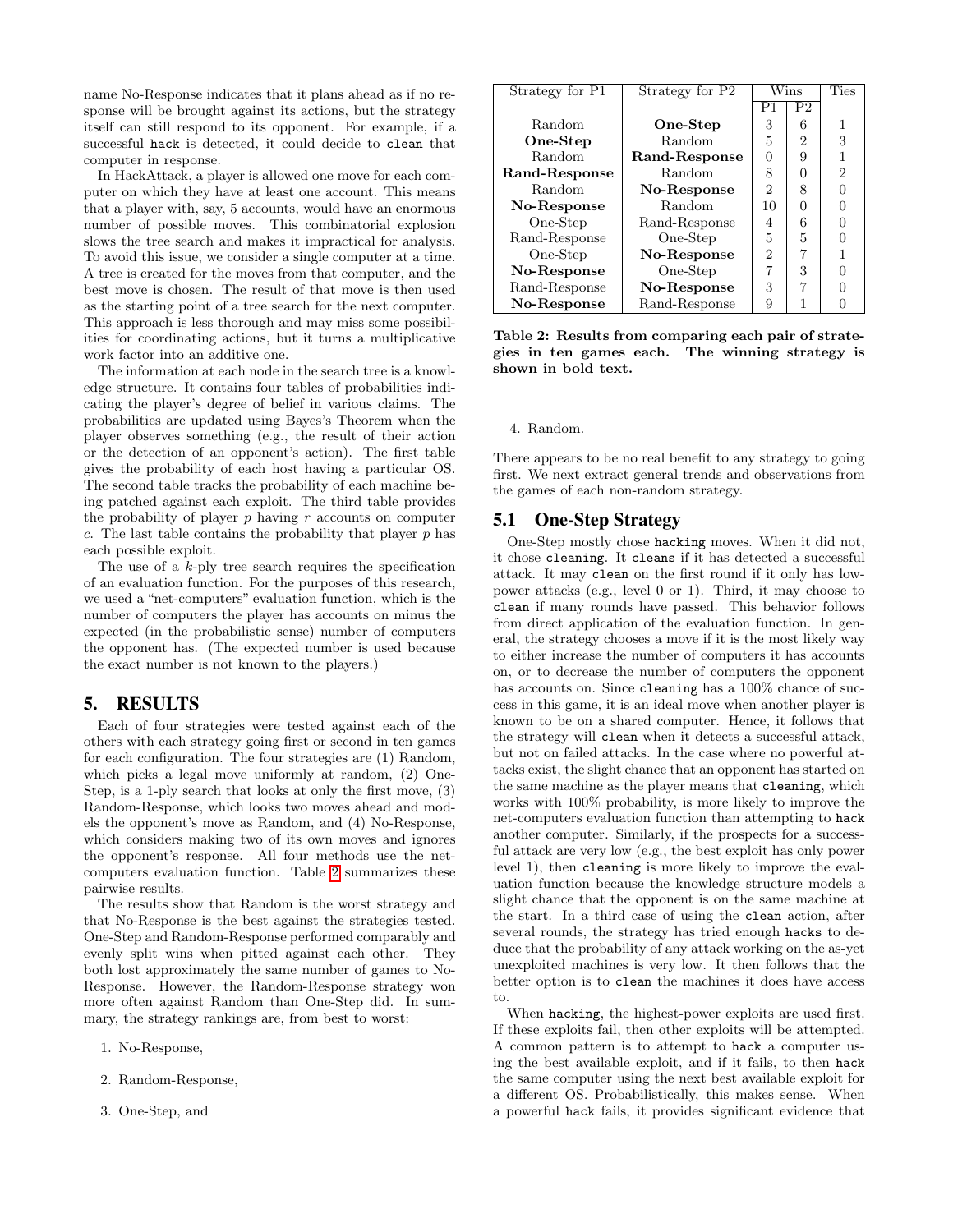the OS it assumed was incorrect. The probability of that powerful attack succeeding on another computer is about 25% because that computer must have the right OS (a 25% chance) for it to succeed. However, if another powerful attack for another OS is available, its probability of success on the same computer is around 33% because one of the other OSs have already been ruled out. In contrast, if only one powerful attack is available, the strategy will try that exploit wherever it can. Only after it has been tried everywhere will the next, in this case weak, exploit be attempted.

This leads to an overall strategy that takes into account the power of the exploits available. It can be summarized as follows. First, if only weak exploits are available, begin by cleaning the machine the player begins on. Second, hack each machine with the best available exploit. On each machine where this fails, hack that machine with the next best powerful exploits. Also, upon successful detection of a hack, clean the hacked computer. When the chance of successfully hacking additional computers is sufficiently low, proceed defensively and clean each controlled computer on each subsequent turn.

#### 5.2 Random-Response Strategy

The Random-Response strategy follows many of the same guidelines as does the One-Step strategy regarding when it cleans on the first round, how it selects exploits to use in hacks, and the fact that it never uses the scouting moves (recon and scan). When one powerful exploit is available, the Random-Response strategy, like the One-Step strategy, will continually try that exploit until it has been tried on every computer (excluding the computer it begins the game on).

One key difference between the Random-Response and the One-Step is that in the Random-Response strategy, a computer is cleaned the first turn after it has been succesfully hacked into. Also, computers are cleaned periodically after a certain amount of time.

These slight changes make Random-Response a slightly more defensive strategy than One-Step. This difference follows because as the strategy considers its opponents possible moves, it recognizes that there is a possibility it could get cleaned off its newly acquired computer. While this cannot be prevented immediately, a cleaning move on the next available turn is the best defense against it.

This slight difference made this strategy more effective against the Random strategy. Unlike One-Step, which lost when its opponent had a powerful attack, Random-Response managed to win even in those cases. For example, in one game where the Random strategy had a power level 9 exploit, the Random-Response strategy was able to keep it in check by judicious use of cleaning moves, and ended up winning the game.

## 5.3 No-Response Strategy

The No-Response strategy behaved fundamentally differently from the other strategies. Because it looked ahead at two of its own moves, it was able to value recon actions much more highly than the other strategies did. This follows because a randomly chosen hack, even with a powerful exploit, has at most a 25% chance of success. As a result, a new computer would be gained approximately every fourth move. In contrast, a recon move reveals the OS of the target machine. Knowing the OS, the probability of success may be much higher, near one if a good exploit is available for that OS. So a recon-hack combination should yield a new computer at approximately every second move, making it the preferable strategy.

When the No-Response strategy applies exploits, it applies whichever exploit is indicated to be effective by the recon. This makes it fundamentally different than the One-Step and Random-Response strategies, which will generally choose the most powerful exploits first.

As the number of viable targets are reduced by exploration and exploitation, the strategy veers toward a defensive posture. This includes a combination of backdooring, cleaning, and (occassionally) scanning. The cleaning makes sense for the same reasons it was used by One-Step and Random-Response (e.g., after detection of successful attack and when few viable targets remain). The difference here is that looking the extra step ahead brings into play the relevance of the number of accounts. A cleaning is not guaranteed to remove the opponent from the computer since the opponent may have more accounts than the player. To know for sure that the opponent is eliminated, one can first scan to find out how many accounts there are, and then, if the opponent does not have more accounts than the player has, a cleaning will eliminate the opponent. Additionally, a backdoor strengthens the player's hold on the computer and makes a subsequent clean move more effective.

A typical game for the No-Response strategy involves a sequence of recon moves until a vulnerability is found, and then a successful hack move is made. As the position evolves, the strategy becomes more defensive and combines its ongoing offensive campaign with defensive backdoor, clean, and scan actions.

#### <span id="page-5-0"></span>6. DISCUSSION

Our experiments produced both expected and unexpected outcomes. It was expected, and the experiments showed, that deeper tree searches yield better performance. In particular, the Random strategy, effectively a 0-ply search, performs the worst, as expected. Still, it manages to defeat the other strategies occasionally when it starts the game with a powerful exploit. Furthermore, the 1- and 2-ply searches outperformed the 0-ply search. Unfortunately, due to the large breadth of possible moves, searches of depth three or more were intractable with the available computational resources; this is discussed below.

Other results were unexpected. Not only did the same evaluation functions lead to different strategies, but each individual strategy produced a nuanced variation in tactics depending on the power and variety of exploits it begins with. In general, more powerful exploits lead to more agressive play (more attacks), and weaker exploits lead to more defensive play (more securing of controlled computers). This shows that the complexity of realistic cyber conflict may not require complex algorithms. Instead, a simple evaluation function and a k-ply search may suffice to produce highly effective, robust, and nuanced strategies.

Another unexpected result was the clear dominance of the No-Response strategy over the Random-Response strategy. This shows that, in this example of extreme uncertainty about the opponent's situation, it is more effective to consider one's own moves only. Attempting to average or search over a wide range of opponent moves when each move has only a very small probability only seems to help avoid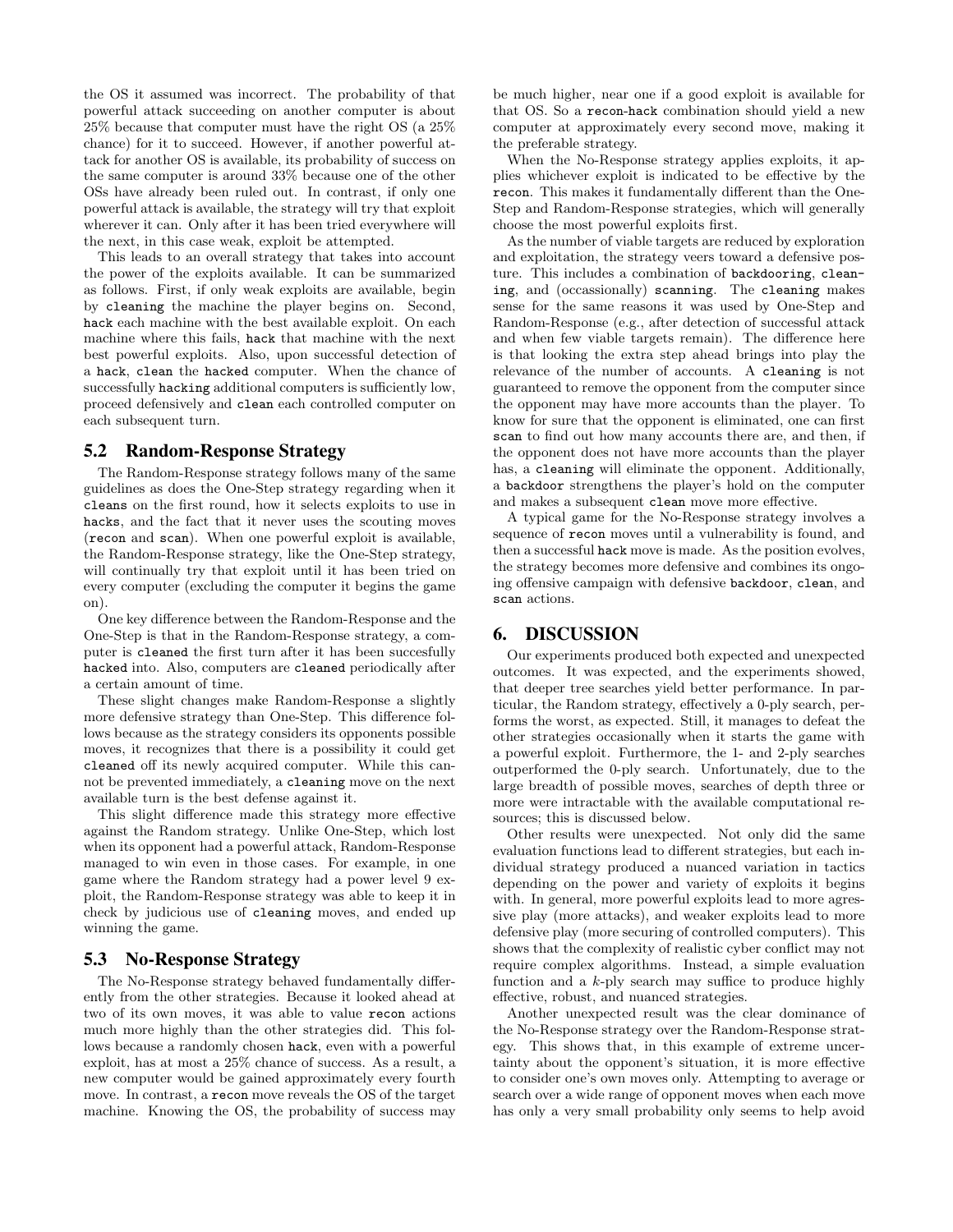"knock-out" moves. (For example, the Random-Response strategy was more likely than the others to clean a newly acquired computer, apparently in order to avoid being cleaned off by the other opponent should they have happened to be on there first. This observation adds credibility to the analysis of risk from unilateral actions common in the literature, such as in attack trees [\[18\]](#page-6-19), attack graphs [\[21\]](#page-7-2), and attack Petri nets [\[23\]](#page-7-3).

The main shortcoming of this approach is the fact that the exploration of moves in a k-ply search tree is very slow and scales exponentially with  $k$ . This made it impossible to explore the implications of deeper searches. However, a number of methods for accelerating and deepening the search are available. For example, in early rounds of the game, there is typically a symmetry among unexplored computers in the sense that what is known about each of them is the same. As a result, they lead to the same scores being computed for moves on each of those computers. Rather than simply compute all of those scores in the tree, the symmetry in the knowledge can be exploited to drastically reduce the exploration required. Another approach to speed up the search involves being more judicious on which branches of the tree to explore. For example, if a first possible move is especially poor, the tree can be cut at that point, eliminating all of the computations that belong to its descendents. These and other heuristics for accelerating computation have been well studied in the literature [\[7\]](#page-6-18). They have been applied to chess games to provide substantial speed-ups and to enable much deeper searches since Claude Shannon's seminal work in 1950 [\[20\]](#page-7-1).

## <span id="page-6-0"></span>7. CONCLUSIONS

We have shown that an application of game theoretic methods can be used to analyze a more realistic cyber game than has been heretofore been studied. In the process, we created strategies that exploit searches of trees comprised of possible moves. Using simple functions that evaluate the value of any game situation together with a tree searching capability, we showed that the resulting strategies can produce intelligent, nuanced strategies. For example, the resulting strategies took into account the player's relative advantage based on the quality of their exploits. Also, we found that in cases of extreme uncertainty, it is often better to ignore one's opponent's possible moves.

One area of interest worthy of further analysis is the investigation into the value of certainty. By creating an alternative evaluation function that adds some weight to the information content in the knowledge of the game, the strategy could emphasize an intrinsic value of learning the OS of computers and the players on each machine. Such an evaluation function might allow a 1-ply search to mimic the strategies that were found to be so effective in the 2-ply No-Response strategy.

#### 8. REFERENCES

- <span id="page-6-12"></span>[1] T. Alpcan and T. Basar. An intrusion detection game with limited observations. In 12th Int. Symp. on Dynamic Games and Applications, Sophia Antipolis, France, 2006.
- <span id="page-6-3"></span>[2] L. Chen and J. Leneutre. A game theoretical framework on intrusion detection in heterogeneous networks. Information Forensics and Security, IEEE Transactions on, 4(2):165–178, 2009.
- <span id="page-6-17"></span>[3] J. Filar and K. Vrieze. Competitive Markov decision processes. Springer Science & Business Media, 2012.
- <span id="page-6-4"></span>[4] J. Grossklags and B. Johnson. Uncertainty in the weakest-link security game. In Game Theory for Networks, 2009. GameNets' 09. International Conference on, pages 673–682. IEEE, 2009.
- <span id="page-6-5"></span>[5] F. He, J. Zhuang, and N. S. Rao. Game-theoretic analysis of attack and defense in cyber-physical network infrastructures. In Proceedings of the Industrial and Systems Engineering Research Conference, 2012.
- <span id="page-6-16"></span>[6] J. Hu and M. P. Wellman. Nash Q-learning for general-sum stochastic games. The Journal of Machine Learning Research, 4:1039–1069, 2003.
- <span id="page-6-18"></span>[7] D. N. L. Levy. Computer Gamesmanship: Elements of Intelligent Game Design. Ishi Press International, 2009.
- <span id="page-6-1"></span>[8] X. Liang and Y. Xiao. Game theory for network security. Communications Surveys  $\mathcal C$  Tutorials, IEEE, 15(1):472–486, 2013.
- <span id="page-6-6"></span>[9] Y. Liu, C. Comaniciu, and H. Man. A Bayesian game approach for intrusion detection in wireless ad hoc networks. In Proceeding from the 2006 Workshop on Game theory for Communications and Networks, page 4. ACM, 2006.
- <span id="page-6-8"></span>[10] Y. Luo, F. Szidarovszky, Y. Al-Nashif, and S. Hariri. Game theory based network security. Journal of Information Security, 1(01):41, 2010.
- <span id="page-6-13"></span>[11] K.-w. Lye and J. M. Wing. Game strategies in network security. International Journal of Information Security, 4(1):71–86, 2005.
- <span id="page-6-7"></span>[12] K. C. Nguyen, T. Alpcan, and T. Basar. Security games with incomplete information. In Communications, 2009. ICC'09. IEEE International Conference on, pages 1–6. IEEE, 2009.
- <span id="page-6-14"></span>[13] K. C. Nguyen, T. Alpcan, and T. Basar. Stochastic games for security in networks with interdependent nodes. In Game Theory for Networks, 2009. GameNets' 09. International Conference on, pages 697–703. IEEE, 2009.
- <span id="page-6-9"></span>[14] A. Patcha and J.-M. Park. A game theoretic approach to modeling intrusion detection in mobile ad hoc networks. In Information Assurance Workshop, 2004. Proceedings from the Fifth Annual IEEE SMC, pages 280–284. IEEE, 2004.
- <span id="page-6-2"></span>[15] S. Roy, C. Ellis, S. Shiva, D. Dasgupta, V. Shandilya, and Q. Wu. A survey of game theory as applied to network security. In System Sciences (HICSS), 2010 43rd Hawaii International Conference on, pages 1–10. IEEE, 2010.
- <span id="page-6-10"></span>[16] Y. E. Sagduyu, R. A. Berry, and A. Ephremides. Jamming games in wireless networks with incomplete information. Communications Magazine, IEEE, 49(8):112–118, 2011.
- <span id="page-6-15"></span>[17] K. Sallhammar, B. E. Helvik, and S. J. Knapskog. On stochastic modeling for integrated security and dependability evaluation. Journal of Networks, 1(5):31–42, 2006.
- <span id="page-6-19"></span>[18] B. Schneier. Attack trees. Dr. Dobb's journal, 24(12):21–29, 1999.
- <span id="page-6-11"></span>[19] J. S. Shamma and G. Arslan. Dynamic fictitious play,